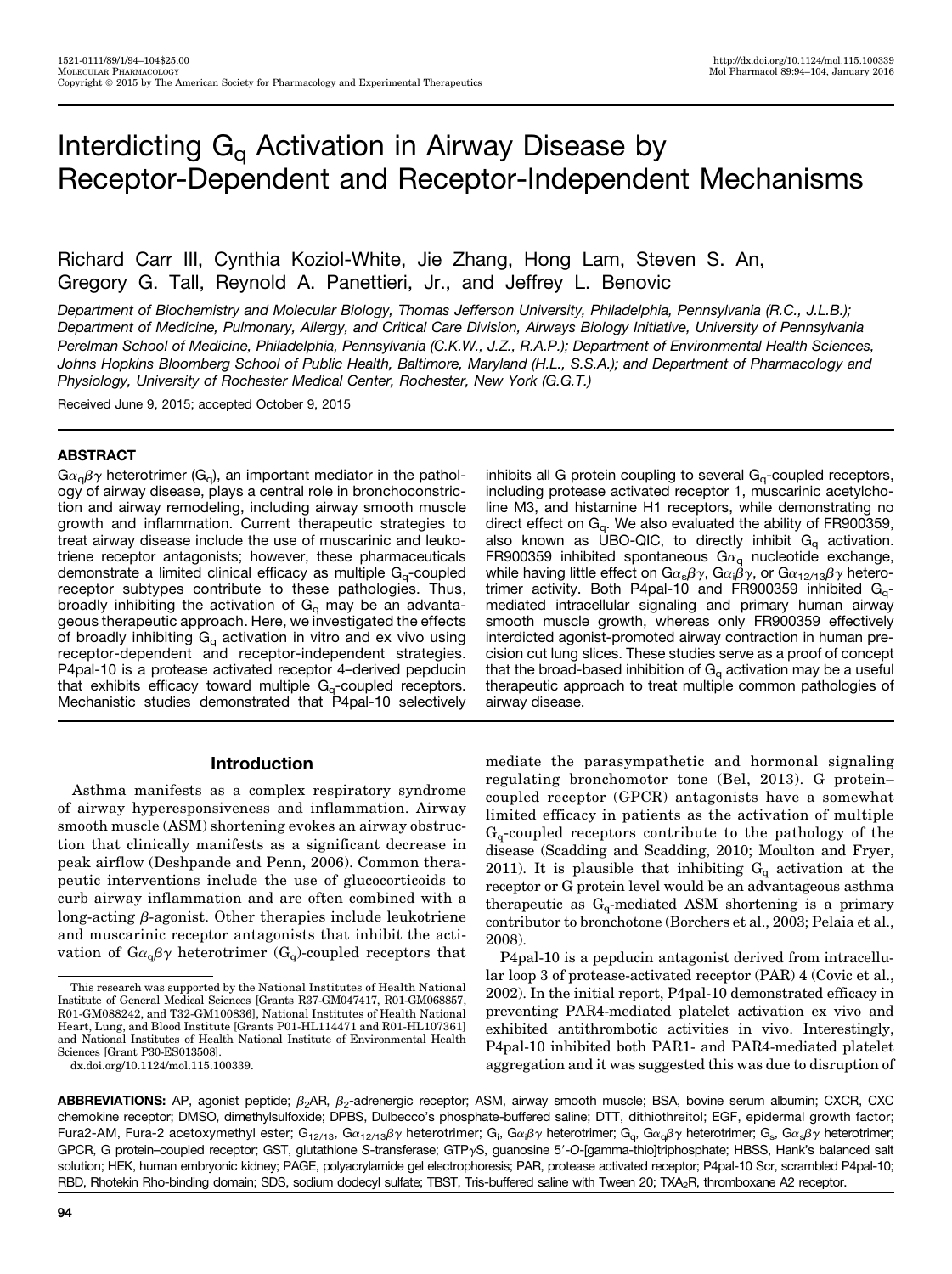the activity of PAR1/PAR4 heterodimers and loss of responsiveness from both receptor subtypes. Moreover, although Covic et al. reported that P4pal-10 had little effect on thromboxane A2 receptor  $(TXA_2R)$  function in platelets (Covic et al., 2002), other investigators reported that  $TXA_2R$ was sensitive to P4pal-10 in human platelet aggregation at concentrations comparable to those used to inhibit PAR1 and PAR4 (Stampfuss et al., 2003). Here, we further investigated the putative multiple efficacies of P4pal-10 and applied its unique properties to understand the mechanisms and application of broad-based  $G_q$  inhibition in the treatment of airway disease.

The relative therapeutic advantage of broad-based  $G_q$ inhibition was also studied using a small molecule inhibitor of  $G_q$  activation, FR900359 (also known as UBO-QIC). FR900359 is a cyclic depsipeptide isolated from the roots of Ardisia crenatasims that is nearly structurally identical to the well studied  $G_q$  inhibitor YM-254890 (Fujioka et al., 1988; Taniguchi et al., 2003; Takasaki et al., 2004; Bernard et al., 2014). Although not as well characterized as YM-254890, FR900359 likely retains the same properties and mode of operation. Structural studies of a YM-254890/G $\alpha_{\alpha}$  complex revealed that the compound interacts with the hinge region between the  $\alpha$ -helical domain and GTPase domain of G $\alpha_{\alpha}$ (Nishimura et al., 2010). These contacts may inhibit the opening of the nucleotide-binding pocket that is requisite for GDP/GTP exchange and subsequent G protein activation. Recent studies using FR900359 demonstrate efficacy in inhibiting  $G_q$ -mediated signaling in human platelets, with little effect on the activity of  $G_{\alpha_{s}}\beta_{\gamma}$  heterotrimer  $(G_{s})$ ,  $G_{\alpha_{i}}\beta_{\gamma}$ heterotrimer (G<sub>i</sub>), or  $G_{\alpha_{12/13}\beta\gamma}$  heterotrimer (G<sub>12/13</sub>) (Inamdar et al., 2015). Further, the proposed vasorelaxant properties were confirmed in an ex vivo model of rat aortic relaxation (Zaima et al., 2013). FR900359 has also been used as a molecular tool to dissect cellular signaling pathways that include the influence of G $\beta$ 5-RGS7 complex formation on G<sub>q</sub>-mediated calcium flux (Karpinsky-Semper et al., 2014). Here, we assessed the ability of FR900359 to inhibit  $G_q$ -dependent airway smooth muscle growth and airway contraction.

#### Materials and Methods

Materials. P4pal-10 (palmitate-SGRRYGHALR-amide), scrambled P4pal-10 (P4pal-10 Scr) (almitate-YLHARGSRGR-amide), and PAR1–agonist peptide (AP) (SFLLRN) were synthesized by an Fmoc solid-phase protocol and purified to  $>98\%$  by C18 reverse-phase chromatography (Peptide2.0). FR900359 was acquired under the name of UBO-QIC from the Pharmazeutische Biologie at the Universität Bonn (Bonn, Germany). Pertussis toxin from Bordetella  $pertussis$ , adenosine 5'-triphosphate disodium salt hydrate (99%), bradykinin (RPPGFSPFR) acetate salt (99%), forskolin from Coleus forskohlii ( $\geq$ 98%), (-)-isoproterenol hydrochloride ( $\geq$ 98%), and his $t$ amine ( $\geq$ 97%) were purchased from Sigma-Aldrich (St. Louis, MO). Carbamylcholine chloride (carbachol, 99%) was purchased from Acros Organics (Fischer Scientific, Geel, Belgium). Purified recombinant human Stromal-derived factor  $1\alpha$  was obtained from ProSpec (East Brunswick, NJ).

Cell Culture. Human embryonic kidney (HEK) 293 and HeLa cells were cultured in Dulbecco's modified Eagle medium (CellGro, Tewksbury, MA) supplemented with 10% fetal bovine serum. Primary human airway smooth muscle cells were isolated from donors, with no known chronic illness or medication use, as previously described (Panettieri et al., 1989). Passages 4–7 ASM cells were maintained in complete medium (Ham's F-12 medium supplemented with 10% fetal

Calcium Mobilization. Calcium mobilization was performed as previously described, with slight modifications (Luo et al., 2008). HEK293 cells or primary human ASM cells were grown to confluence in 15-cm dishes. Cells were treated with CellStripper (CellGro), washed, and concentrated to  $5 \times 10^6$  cells/ml in Hank's balanced salt solution (HBSS) (CellGro) with 0.025% BSA. Fura-2 acetoxymethyl ester (Fura2-AM) (Life Technologies, Carlsbad, MA) dye was added to 2  $\mu$ M, gently rocked, and incubated for 45 minutes at 37 $^{\circ}$ C. Cells were pelleted by centrifugation, and the supernatant was replaced with 5 ml of HBSS and incubated at room temperature for 15 minutes to allow Fura2-AM processing. Cells were pelleted by centrifugation, washed, and resuspended at  $30 \times 10^6$  cells/ml in ice-cold HBSS with 0.025% BSA. To measure calcium mobilization, 50,000 cells were incubated in HBSS without calcium and magnesium (CellGro) with 0.025% bovine serum albumin (BSA) in the presence or absence of various concentrations of P4pal-10 for 1 minute at 37°C. Cells treated with FR900359 were incubated on ice for 10 minutes before addition to the assay cuvette and 1-minute incubation at 37°C before the addition of agonists (final concentrations:  $100 \mu M$  PAR1-AP, 100  $\mu$ M carbachol, 100 nM bradykinin, 100  $\mu$ M histamine, and 10  $\mu$ M ATP; concentrations that promoted maximal calcium mobilization were used). Fura2-AM fluorescence was monitored using excitation at 340 and 380 nm and emission at 510 nm over a time course (LS55; PerkinElmer, Waltham, MA). Percent responsiveness was calculated as the fraction of peak response of the inhibitor-treated cells as compared with the response of the cognate ligand using cells not treated with an inhibitor.

Gs Activation. HEK293 cells were plated in 24-well plates and grown to confluence in complete media. Before assaying, cells were treated with dimethylsulfoxide (DMSO) (0.5%), 100 nM FR900359, 10  $\mu$ M P4pal-10, or 10  $\mu$ M P4pal-10 Scr for 10 minutes at 37°C. Cells were stimulated with 100 nM isoproterenol for 10 minutes in the presence of 0.5 mM 3-isobutyl-1-methylxanthine (Sigma-Aldrich). Cells were lysed by the addition of 80  $\mu$ l of 0.1 M HCl, followed by 20-minute incubation on an orbital shaker at room temperature. Lysates were cleared by centrifugation at 1000g for 10 minutes. cAMP levels were measured using the Cayman Chemical Cyclic AMP EIA kit following the manufacturer's instructions. Responsiveness was calculated as the percentage of isoproterenol-promoted cAMP produced as compared with the DMSO-treated cells.

Gi Activation. HEK293 cells were plated in 24-well plates and grown to confluence in complete media. Before assaying, cells were treated with DMSO (0.5%), 100 nM FR900359, 10  $\mu$ M P4pal-10, or  $10 \mu$ M P4pal-10 Scr for 10 minutes at 37°C. In pertussis toxin–treated samples, cells were preincubated overnight with 100 ng/ml pertussis toxin at 37°C. Cells were treated for 1 minute with the agonist [50 nM Stromal-derived factor  $1\alpha$  for CXC chemokine receptor (CXCR) 4 experiments; 100  $\mu$ M PAR1-AP for PAR1 experiments] before stimulation with 10  $\mu$ M forskolin for 10 minutes. cAMP production was measured as described above. Responsiveness was calculated as the percentage of forskolin-promoted cAMP produced as compared with the DMSO-treated cells.

 $\mathbf{G}\alpha_\mathbf{q}$  Purification. Rat  $\mathrm{G}\alpha_\mathbf{q}$  and glutathione  $S\text{-transferase}\left(\mathrm{GST}\right)$ tagged Ric-8A were coexpressed from amplified, recombinant baculoviruses (2 and 8 ml, respectively) in 1 l of High-Five (Invitrogen, Carlsbad, MA) insect cell suspension culture for 48 hours. Insect cells were harvested and lysed in 20 mM HEPES, pH 8.0, 150 mM NaCl,  $5 \text{ mM EDTA}$ , 1 mM dithiothreitol (DTT), 11 mM CHAPS, 1  $\mu$ M GDP, and protease inhibitor mixtures, as described (Chan et al., 2011a). GST-Ric-8A: $Ga_{q}$  complexes were captured from the clarified lysates with glutathione Sepharose 4B (GE Healthcare, Pittsburgh, PA). The column was washed, and  $Ga<sub>q</sub>$  was eluted slowly at 22°C with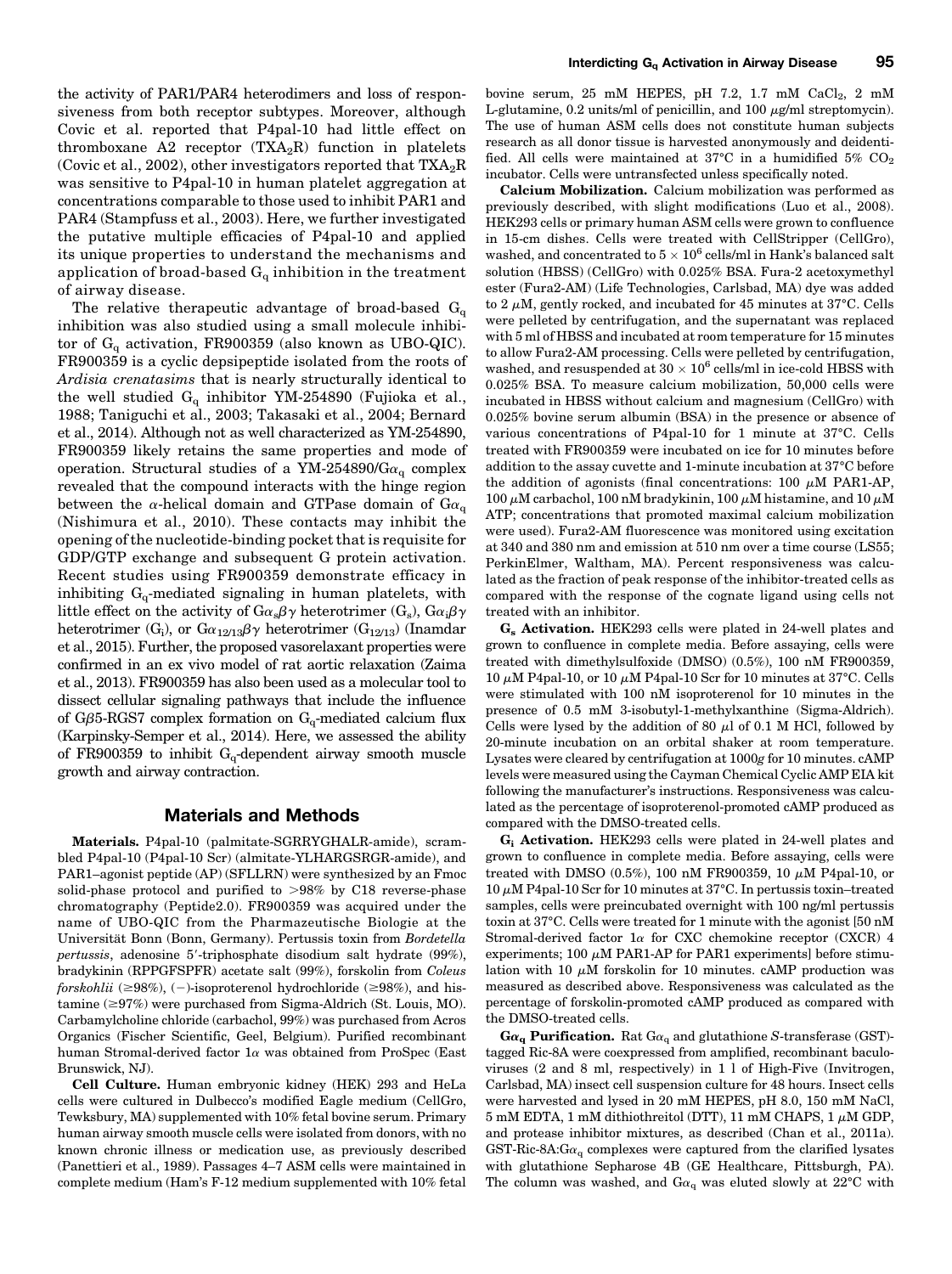$20 \text{ mM HEPES, pH } 8.0, 50 \text{ mM } \text{MgCl}_2, 1 \text{ mM DTT, } 11 \text{ mM } \text{CHAPs},$ 100  $\mu$ M GDP, 10 mM NaF, 30  $\mu$ M AlCl<sub>3</sub>, and protease inhibitor mixtures. The G $\alpha_q$  was loaded onto a 1-ml Hi-Trap Q column (GE Healthcare) that had been equilibrated with 20 mM HEPES, pH 8.0, 1 mM EDTA, 1 mM DTT, and 11 mM CHAPS and eluted with a linear gradient to 500 mM NaCl in the same buffer. The  $Ga<sub>\alpha</sub>$  Hi-Trap Q pool was concentrated using an Amicon Ultra-15 30,000 MWCO ultracentrifugal device (EMD Millipore, Billerica, MA) and gel filtered over a Superdex 200 HR10/300 column (GE Healthcare, Pittsburgh, PA) in 20 mM HEPES, pH 8.0, 100 mM NaCl, 1 mM EDTA, 1 mM DTT, 11 mM CHAPS, and 1  $\mu$ M GDP. The G $\alpha_q$  was evaluated for purity by Coomassie-stained sodium dodecyl sulfate (SDS)-polyacrylamide gel electrophoresis (PAGE) and for activity using a Ric-8A-stimulated  $[{}^{35}S]$ guanosine 5'-O-[gamma-thio]triphosphate (GTP $\gamma S$ )-binding assay (Chan et al., 2011b).

Spontaneous GTP $\gamma$ S Binding. Intrinsic G $\alpha_{\alpha}$  GTP $\gamma$ S binding measurements were performed as described (Nishimura et al., 2010). In brief, purified  $Ga_q$  (500 nM) was preincubated with DMSO (0.5%), P4pal-10, or FR900359 for 5 minutes at 20°C in assay buffer (50 mM HEPES, pH 7.5, 1 mM EDTA, 1 mM DTT, 0.9 mM  $MgSO<sub>4</sub>$ , and 0.05% Lubrol). Reactions were initiated by the addition of 10  $\mu$ M [<sup>35</sup>S]GTP $\gamma$ S (Perkin Elmer, Waltham, MA) and 300 mM  $(NH_4)_2SO_4$ . The reactions were stopped by the addition of 4 ml of ice-cold wash buffer (20 mM Tris-HCl, pH 7.5, 100 mM NaCl, and 2 mM MgSO<sub>4</sub>), and the  $Ga<sub>0</sub>$  was captured by rapid filtration through BA85 nitrocellulose membranes (Millipore, Billerica, MA). The membranes were washed four times with 4 ml of ice-cold wash buffer, and  $[^{35}\text{S}] \text{GTP}\gamma \text{S}$  binding was quantitated by liquid scintillation counting.

Detection of Active RhoA. GST–Rhotekin Rho-binding domain (RBD) (a generous gift from Dr. Philip Wedegaertner, Thomas Jefferson University, Philadelphia, PA) was expressed in Escherichia coli BL21 cells, which were grown at  $37^{\circ}$ C in 100  $\mu$ g/ml ampicillin until the optical density reading at 600 nm was approximately 0.6 absorbance units. Protein expression was induced by the addition of 0.5 mM (final concentration) isopropyl  $\beta$ -D-1-thiogalactopyranoside and continued for 3 hours at 30°C. Cells were pelleted by centrifugation at 5000g for 15 minutes at 4°C and resuspended in 10 ml of STE buffer [10 mM Tris-HCl, pH 8.0, 100 mM NaCl, 1 mM EDTA, and 1 complete protease inhibitor tablet (Roche, Indianapolois, IN)]. One hundred microliters of 1 M DTT and 1.4 ml of 10% sarkosyl were added and mixed by inversion. The resuspension was sonicated for 1 minute and centrifuged at 18,000g for 30 minutes at 4°C. Four milliliters of 10% Triton X-100 was added to the supernatant, and the solubilized mixture was supplemented with STE buffer to 20 ml. One milliliter of glutathione sepharose beads, which were pre-equilibrated with Dulbecco's phosphate-buffered saline (DPBS), was added to the cleared lysate. GST-RBD loading occurred over 1-hour incubation at room temperature with gentle rocking. Glutathione sepharose beads were pelleted and washed three times with 50 ml of DPBS. The washed beads were suspended in DPBS, snap frozen, and stored at  $-80^{\circ}$ C.

HeLa cells were grown in six-well plates to 60% confluence and transfected with FLAG-PAR1 for 48 hours prior to the experiment using X-tremeGENE 9 (Roche, Indianapolis, IN). Transfected HeLa cells were washed with DPBS and serum starved in Dulbecco's modified Eagle medium for 4 hours at 37°C. Ten minutes before stimulation, 10  $\mu$ M P4pal-10, 100 nM FR900359, or 0.5% DMSO was added to the appropriate wells. After incubation, cells were stimulated with 100  $\mu$ M PAR1-AP for 5 minutes at 37°C. On ice, stimulation media was removed and cells were lysed with 200  $\mu$ l of lysis buffer [50 mM Tris-HCl, pH 7.5, 500 mM NaCl, 0.1% SDS, 0.5% deoxycholate,  $1\%$  Triton X-100, 20 mM MgCl<sub>2</sub>, and 1 complete mini protease inhibitor tablet (Roche, Indianapolois, IN)]. Cells were scraped, briefly sonicated on ice, and centrifuged at 1000g for 10 minutes at 4°C. Five microliters of each lysate was saved for total RhoA analysis. Equal protein from each lysate was incubated with 40  $\mu$ g of GST-RBD for 1 hour at 4°C. The beads were pelleted by centrifugation and washed twice with buffer (25 mM Tris-HCl, pH 7.5, 40 mM NaCl, 30 mM

MgCl2, and 1 complete mini protease inhibitor tablet). Bound RhoA was eluted with  $2 \times$  Laemelli buffer. Proteins were separated by SDS-PAGE on a 10% polyacrylamide gel, and activated RhoA pull down was analyzed by western blotting. RhoA was detected using a monoclonal RhoA antibody (1:1000; Santa Cruz Biotechnologies, Santa Cruz, CA) in Tris-buffered saline with Tween 20 (20 mM Tris-HCl, pH 7.5, 150 mM NaCl, and 0.1% Tween 20) (TBST) plus 5% BSA. Equal protein loading and RhoA expression was confirmed by blotting for RhoA after SDS-PAGE analysis of the initial lysates. For detection, western blots were incubated for 1 hour at room temperature with goat anti-mouse IRDye 800 conjugated (LI-Cor Biosciences, Lincoln, NE) antibodies at 1:2000. Detection of fluorescence was performed using an ODYSSEY infrared imaging system (LI-Cor Biosciences).

Airway Smooth Muscle Growth. Primary human airway smooth muscle cells were plated at a density of 10,000 cells per well on a 96-well white opaque plate precoated with poly-L-lysine in complete media. After 24 hours, the complete media was removed and the cells were washed once with DPBS. Each well was supplemented with 100  $\mu$ l of media (Ham's F12 medium, 25 mM HEPES,  $1.7 \text{ mM CaCl}_2$ ,  $2 \text{ mM L-glutamine}$ ,  $0.2 \text{ units/ml of penicillin}$ ,  $100 \mu\text{g/ml}$ streptomycin, 5  $\mu$ g/ml apo-transferrin, 1  $\mu$ M insulin, and 100  $\mu$ M ascorbic acid) and incubated for 48 hours at 37°C. The media was removed, and cells were incubated with DMSO (0.5%), 10  $\mu$ M P4pal-10, or 100 nM FR900359 for 30 minutes in serum-free ASM media (Ham's F12 medium, 25 mM HEPES, 1.7 mM CaCl<sub>2</sub>, 2 mM L-glutamine, 0.2 units/ml of penicillin, and 100  $\mu$ g/ml streptomycin). At 30 minutes, cells were treated with vehicle (serum-free ASM media), 1 U/ml thrombin, 10 nM epidermal growth factor (EGF) (Sigma-Aldrich), or a thrombin/EGF combination for 24 hours. Media was then removed, and each well was incubated with 100  $\mu$ l of WFI water (CellGro) for 1 hour at 37°C. One hundred microliters of  $2 \times$  Pico Green Mix (Invitrogen) was added to each well, and cells were incubated in the dark for 1 hour at room temperature. Pico green fluorescence was excited at  $485 \pm 20$  nm, and emission was monitored at  $515 \pm 25$  nm on a Tecan Infinite F500 microplate reader (Tecan, Männedorf, Switzerland).

AKT Phosphorylation. Primary human ASM cells were grown to 70–80% confluence in six-well plates in complete media. Cells were starved for 24 hours in serum-free media. Ten minutes prior to stimulation, cells were treated with DMSO (0.5%), 10  $\mu$ M P4pal-10, or 100 nM FR900359. Cells were stimulated with vehicle (serum-free ASM media), 1 U/ml thrombin, 10 nM EGF, or a thrombin/EGF combination for 6 hours at 37°C. On ice, cells were lysed by the addition of 200  $\mu$ l of lysis buffer (20 mM HEPES, pH 7.2, 150 mM NaCl, 10 mM EDTA, 1% Triton X-100, and 1 complete protease inhibitor tablet) and brief sonication. The  $5\times$  Laemelli buffer was added, and samples were boiled for 5 minutes. Samples were separated by SDS-PAGE on a 10% polyacrylamide gel, and AKT phosphorylation was analyzed by western blotting. AKT phosphorylation was detected using a phosphospecific antibody (1:1000) against AKT phospho-serine 473 (Cell Signaling Technology, Danvers, MA) in TBST with 5% BSA. Equal AKT expression was confirmed by stripping the blot and reprobing using rabbit polyclonal anti-AKT (Cell Signaling Technology) at 1:1000 in TBST with 5% BSA. For detection, western blots were incubated for 1 hour at room temperature, with both goat anti-rabbit IRDye 680 conjugated (LI-Cor Biosciences) and goat anti-mouse IRDye 800 conjugated (LI-Cor Biosciences) antibodies at 1:2000. Detection of fluorescence was performed using the ODYSSEY infrared imaging system (LI-Cor Biosciences).

Preparation of Precision Cut Lung Slices. Human precision cut lung slices were prepared from donor lungs unsuitable for transplantation in accordance with the Institutional Review Board at the University of Pennsylvania as previously described (Cooper and Panettieri, 2008; Cooper et al., 2011). Briefly, whole human lungs from nonasthma donors with no known chronic illness or medication use were dissected and inflated using 2% (w/v) low melting point agarose. Once the agarose set, the lobe was sectioned, and cores with 8-mm diameters were made. The cores that contained a small airway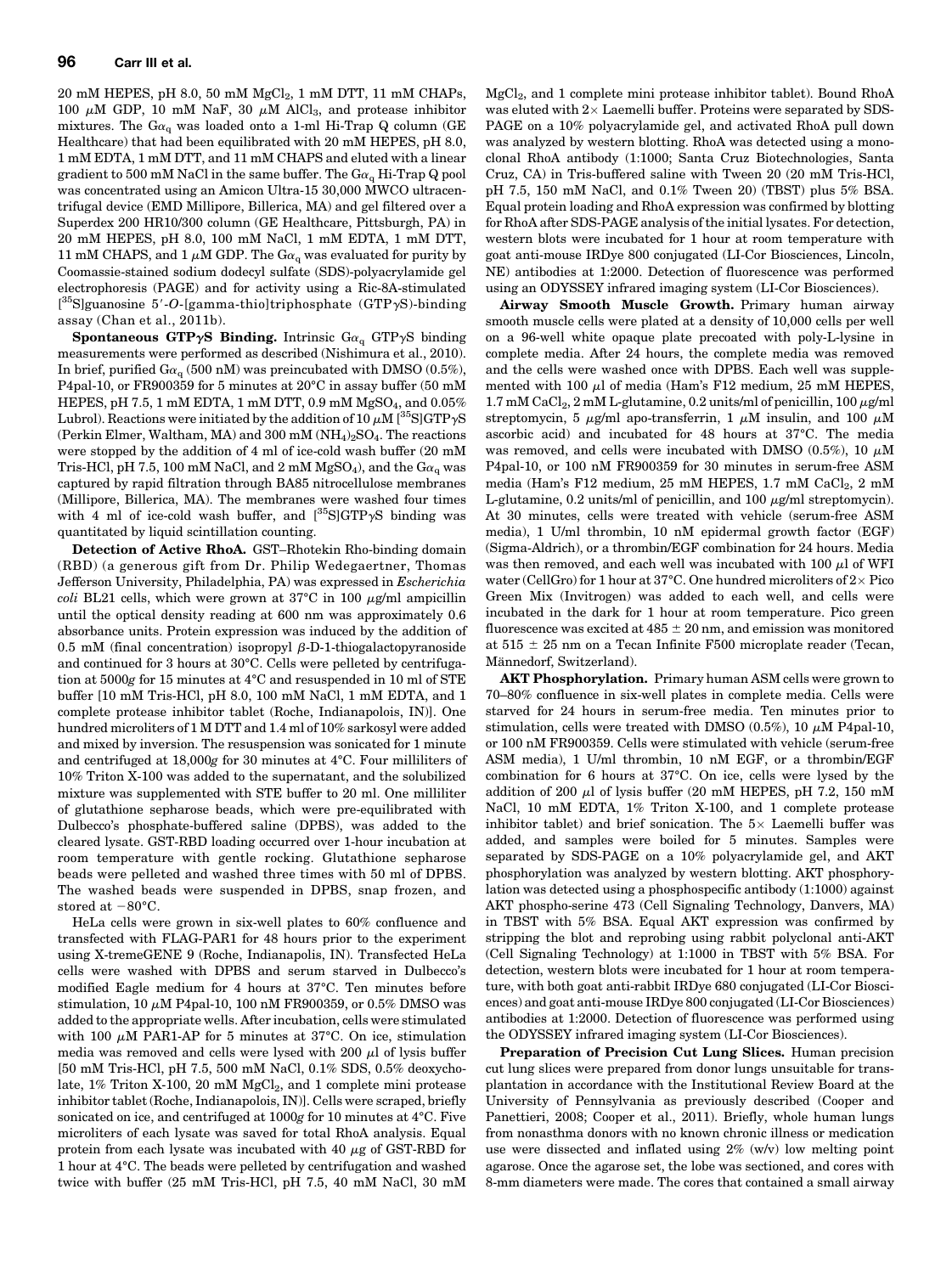by visual inspection were sliced at a thickness of 350  $\mu$ m (VF300) Vibratome; Precisionary Instruments, Greenville, NC) and collected in wells containing supplemented Ham's F-12 medium. Suitable airways  $(\leq 1$  mm in diameter) on slices were selected on the basis of the following criteria: presence of a full smooth muscle wall, presence of beating cilia, and unshared muscle walls at airway branch points to eliminate possible counteracting contractile forces. Each slice contained ∼98% parenchyma tissue; hence, all airways situated on a slice had sufficient parenchymal tissue to impart basal tone. Adjacent slices containing contiguous segments of the same airway were paired and served as controls and were incubated at 37°C in a humidified air– $CO<sub>2</sub>$  (95–5%) incubator. Sections were placed in fresh media every 2 to 3 hours during the remainder of  $day 1$  and all of  $day$  2 to remove the released agarose and endogenous substances that variably confound the production of inflammatory mediators and/or alter airway tone.

Precision Cut Lung Slice Bronchoconstriction Measurements. To assess the luminal area, lung slices were placed in a 12-well plate in media and held in place using a platinum weight with nylon attachments. The airway was located using a microscope (Nikon Eclipse; model number TE2000-U; magnification,  $\times$ 40; Chiyoda, Tokyo, Japan) connected to a live video feed [Evolution QEi; model number 32-0074A-130 video recorder (Media Cybernetics, Rockville, MD)]. The airway luminal area was measured using Image-Pro Plus software (version 6.0; Media Cybernetics, Rockville, MD) and represented in units of square micrometers (Cooper and Panettieri, 2008; Cooper et al., 2011). After functional studies, the area of each airway at baseline and for each dose of agonist was calculated using Image-Pro Plus software.

Lung slices were pretreated with FR900359 (0.1 or 1  $\mu$ M), P4pal-10 (20  $\mu$ M), or P4pal-10 Scr (20  $\mu$ M) for 30 minutes at 37°C. Slices were then bronchoconstricted to a dose response of carbachol or histamine  $(10^{-8}$  to  $10^{-4}$  M). The luminal area was measured, and sigmoidal dose response curves were generated from the data. Maximal bronchoconstriction ( $E_{\text{max}}$ ), sensitivity of the airways to the contractile agonist log of the effective concentration to induce 50% bronchoconstriction  $(\log EC_{50})$ , and the integrated response to the contractile agonist – area under the curve were calculated from the dose response curves that were generated and compared.

Magnetic Twisting Cytometry. Dynamic changes in cell stiffness were measured in isolated human ASM using forced motions of functionalized beads anchored to the cytoskeleton through cell surface integrin receptors, as previously described in detail (Fabry et al., 2001; An et al., 2006; Deshpande et al., 2010). The increase or decrease in stiffness is considered an index of single-cell smooth muscle contraction and relaxation, respectively. For these studies, serum-deprived, postconfluent cultured ASM cells were plated at 30,000 cells/cm<sup>2</sup> on plastic wells (96-well Removawell, Immulon II; Dynatec Labs, El Paso, TX) previously coated with type I collagen (VitroCol; Advanced BioMatrix, Inc., San Diego, CA) at 500 ng/cm<sup>2</sup>, and maintained in serum-free media for 24 hours at 37°C in humidified air containing 5% CO2. These conditions have been optimized for seeding cultured cells on collagen matrix and for assessing their mechanical properties (Fabry et al., 2001; An et al., 2006; Deshpande et al., 2010). For each individual cell, the baseline stiffness was measured for the first 60 seconds, and after drug addition, the stiffness was measured continuously for the next 240 seconds. Drug-induced changes in cell stiffness approached a steady-state level by 240 seconds. Unless otherwise stated, ASM cells were pretreated for 5 minutes with  $3 \mu$ M pepducin. The effects of the inhibitors were normalized to respective steady-state drug effects (without inhibitors).

### **Results**

P4pal-10 Is an Antagonist of Multiple  $G_q$ -Coupled Receptors. P4pal-10 is a 10 amino acid pepducin derived from the third intracellular loop of PAR4 and was previously shown to inhibit  $G_q$  signaling from PAR4, PAR1, and the TXA<sub>2</sub>R (Covic et al., 2002; Stampfuss et al., 2003). To assess whether P4pal-10 broadly inhibits  $G_q$  signaling, we monitored agonist-promoted calcium mobilization from endogenous GPCRs in HEK293 cells and primary human ASM cells. P4pal-10 effectively inhibits responsiveness to a number of agonists, including carbachol, bradykinin, histamine, and ATP, with potencies that range from 0.24  $\mu$ M (bradykinin) to 7.4  $\mu$ M (ATP) (Fig. 1, A and B). To examine if P4pal-10 was specific for  $G_0$ -coupled GPCRs, the ability to inhibit G protein activation from the  $\beta_2$ -adrenergic receptor  $(\beta_2AR)(G_s$  coupled) and CXCR4  $(G_i \text{ coupled})$  was also assessed. P4pal-10 was unable to modulate cAMP production from  $\beta_2$ AR (Fig. 1C) or adenylyl cyclase inhibition from CXCR4 (Fig. 1D). Thus, it appears that P4pal-10 operates through a specific subset of  $G<sub>q</sub>$ -coupled receptors and does not act as a broad antagonist for G protein–receptor coupling.

P4pal-10 Inhibits Cognate G Protein Coupling to PAR1, whereas FR900359 Directly Inhibits  $G_{\alpha}$  Activation. It is plausible that P4pal-10 could operate by selectively inhibiting  $G_q$  activation in a receptor-dependent manner or by directly inhibiting activation of  $G_q$ . To dissect these potential mechanisms of action, the ability to modulate spontaneous nucleotide exchange was assessed using purified  $Ga_{\alpha}$ . P4pal-10 had little effect on the rate of nucleotide exchange of  $Ga_q$ , suggesting that it does not operate by directly restraining  $G_q$ dynamics (Fig. 2A). We also evaluated the effects of the  $G_q$ inhibitor FR900359 and, as expected, FR900359 effectively inhibits  $GTP\gamma S$  incorporation and corroborates the similarities with YM-254890.

PAR1 is a protease-activated receptor that, when stimulated by thrombin or an exogenous peptide ligand, couples to  $G_q$ ,  $G_i$ , and  $G_{12/13}$  (Fig. 2B) (Gilchrist et al., 2001). As PAR1 couples to multiple G proteins and is sensitive to P4pal-10 (Fig. 1A), it serves as a good model to further dissect the mechanism of P4pal-10 inhibition. In a receptor-dependent model, P4pal-10 might operate by selectively inhibiting  $G_q$  coupling to PAR1 or by inhibiting cognate  $G_q$ ,  $G_i$ , and  $G_{12/13}$  coupling to PAR1. To study the ability of P4pal-10 and FR900359 in isolation, the cognate signaling from each G protein subtype was assessed in cells. Both FR900359 and P4pal-10 can inhibit PAR1-AP stimulated calcium mobilization, an event typically associated with  $G_q$ activation (Fig. 2C). Activation of  $G_i$  decreases cAMP production due to inhibition of adenylyl cyclase activity (Bokoch et al., 1984). PAR1-mediated Gi coupling resulted in an ∼40% decrease in forskolin-stimulated cAMP production. Cells pretreated with P4pal-10 were unable to modulate forskolin-stimulated cAMP production similarly to cells pretreated with pertussis toxin, a well characterized inhibitor of  $G_i$  activation (Fig. 2D). The scrambled control pepducin had no effect on adenylyl cyclase inhibition, whereas FR900359 also did not alter  $G_i$  function as it is a  $G_q$ -specific inhibitor (Fig. 2D). PAR1 also couples to  $G_{12/13}$ activity, which can be monitored through the detection of activated RhoA (McLaughlin et al., 2005). When active, RhoA binds GTP and undergoes a conformational change that can be detected by binding to GST-RBD. Using this assay, PAR1-AP effectively stimulated RhoA activation in HEK293 cells (Fig. 2E). Cells pretreated with P4pal-10 demonstrated a significant loss of detectable GTP-RhoA that was not observed in cells treated with FR900359 or P4pal-10 Scr (Fig. 2E). Using PAR1 as a model receptor, it appears that P4pal-10 may operate by inhibiting all cognate G protein coupling to a sensitive receptor, such as PAR1,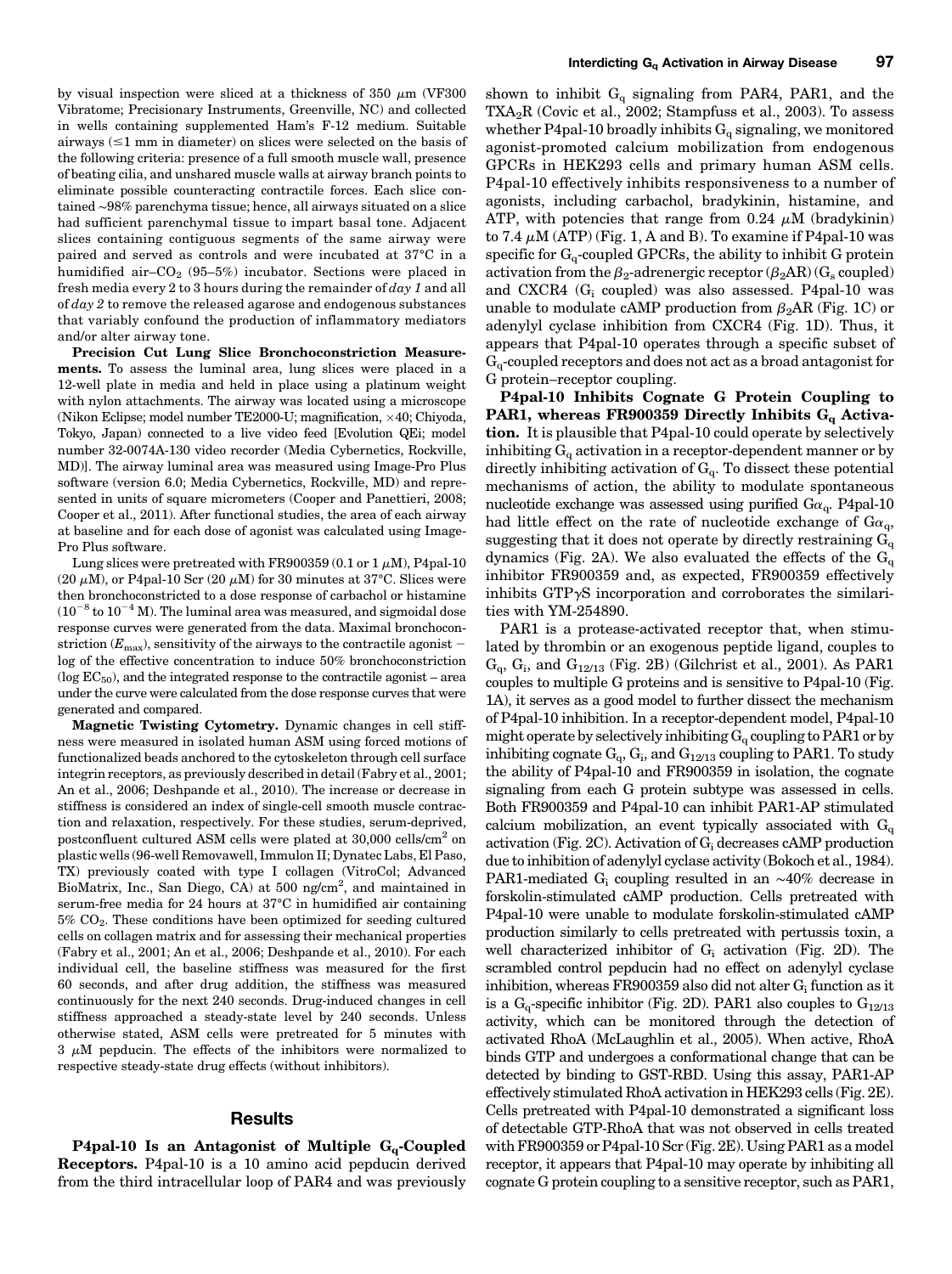

in HEK293 and HASM cells pretreated for 1 minute with various concentrations of P4pal-10. Peak fluorescence values are reported. (B) P4pal-10  $IC_{50}$ values are reported for responsiveness to various  $G_q$ -coupled receptor agonists. (C) Ten micromolars of P4pal-10 does not inhibit isoproterenol-stimulated cAMP production (G<sub>s</sub> mediated) in HEK293 cells. The data are represented by the mean  $\pm$  S.D. from three independent experiments; ns, not significant. (D) Ten micromolars of P4pal-10 does not inhibit SDF-1 $\alpha$ –stimulated adenylyl cyclase inhibition (G<sub>i</sub> mediated) in HEK293 cells. The data are represented by the mean  $\pm$  S.D. from three independent experiments. \*\*P < 0.01 versus forskolin-treated cells using a two-way unpaired t test.

whereas FR900359 effectively inhibits  $G_q$  activation but does not alter receptor-stimulated activation of  $G_i$  or  $G_{12/13}$ .

Inhibition of  $G_q$  Activation by P4pal-10 or FR900359 Effectively Prevents Synergistic Airway Smooth Muscle Growth. Pathophysiologic advancement of chronic asthma includes the physical occlusion of the airway lumen by remodeling mechanisms, such as ASM hyperplasia/ hypertrophy (Al-Muhsen et al., 2011). In vitro models of ASM growth using isolated primary human ASM cells have established a synergistic relationship between the growth effects of receptor tyrosine kinase ligands, such as EGF and platelet-derived growth factor, and concurrent exposure to  $G_q$ -coupled receptor ligands (Ediger and Toews, 2000; Krymskaya et al., 2000; Gosens et al., 2003; Billington et al., 2005; Kong et al., 2006). Synergistic ASM cell growth is dependent on the activation of  $G_q$ -coupled GPCRs and operates independently of  $G_i$  activation (insensitive to pertussis toxin) and  $G_{12/13}$  signaling (insensitive to p115RhoGEFmediated  $G_{12/13}$  inactivation) (Kong et al., 2006). As  $G_q$  plays a central role in this phenomenon, it is plausible that the inhibition of  $G_q$  activation could decouple the synergistic growth response from typical responsiveness to receptor

tyrosine kinase–dependent growth factors. To examine this, primary human ASM cells were growth arrested and exposed to thrombin (1 U/ml), EGF (10 nM), or cotreatment (thrombin 1 EGF) in the presence or absence of P4pal-10 or FR900359. As expected, ASM cells showed modest growth when treated with thrombin; more pronounced growth in the presence of EGF; and synergistic growth when cotreated with thrombin and EGF (Fig. 3A). FR900359 effectively inhibited the synergistic growth effect of thrombin  $+$  EGF treatment to levels comparable to EGF stimulation alone, whereas cellular responsiveness to EGF was unaltered. P4pal-10 mirrored the pharmacological profile of FR900359, whereas P4pal-10 Scr had no effect on ASM growth (Fig. 3A).

The activation of  $G_q$ -coupled GPCRs leads to the activation of myriad intracellular signaling pathways that can contribute to cell growth. Interestingly, the synergy between Gq-coupled receptor agonists operates primarily through  $G\beta\gamma$ -dependent activation of Akt and downstream targets of Akt, particularly P70 S6 kinase (Ediger and Toews, 2000; Krymskaya et al., 2000; Kong et al., 2006). Inhibition of Src, Rho, and Rho kinase along with knockdown of  $\beta$ -arrestin suggests no role for these signaling pathways in synergistic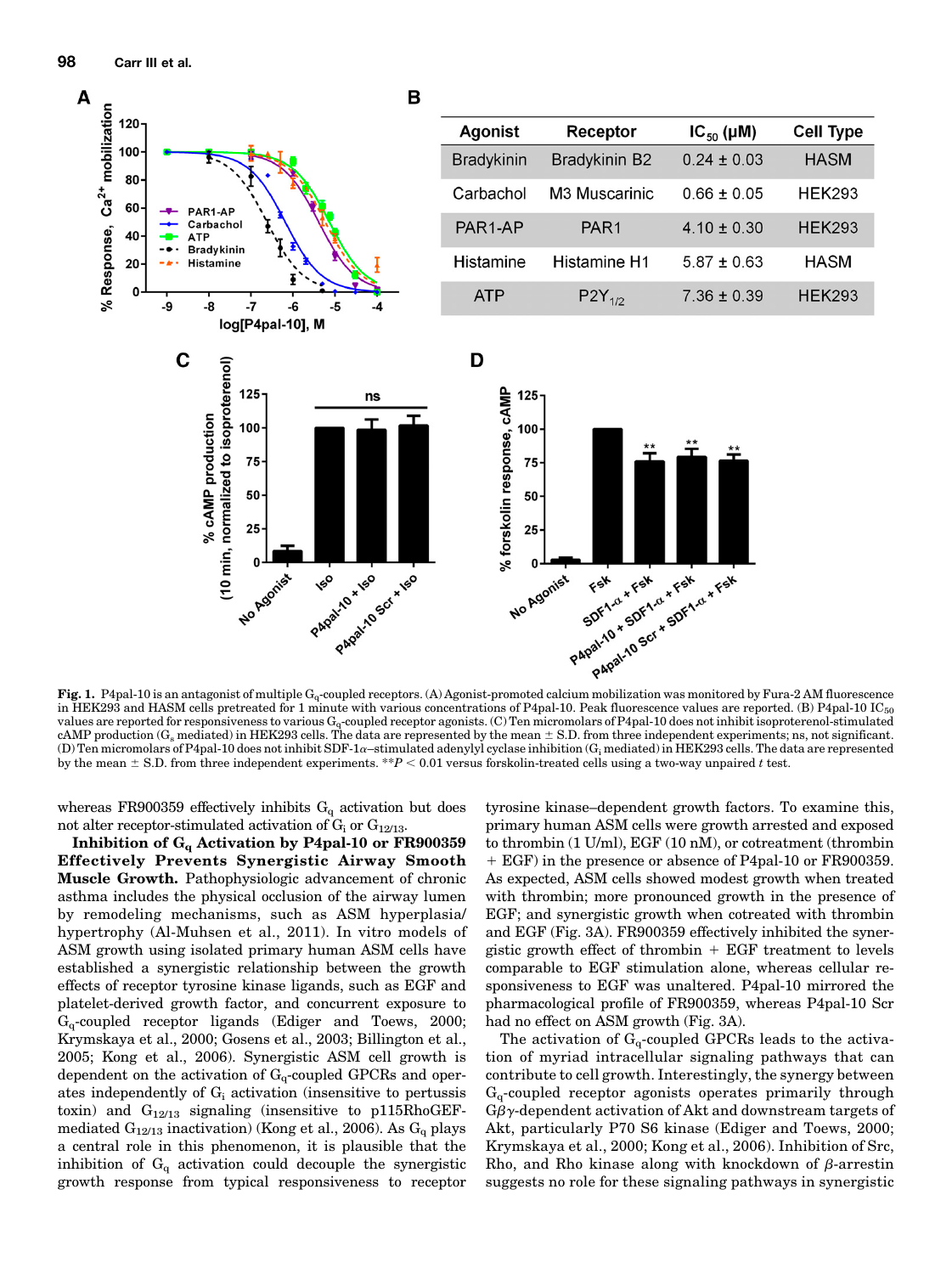

10 µM P4pal-10, interdicts spontaneous GTPyS binding to purified Ga<sub>q</sub>. The data are represented by the mean ± S.D. from three independent<br>experiments. (B) PAR1 can couple to G<sub>q</sub> (measured by calcium mobilization), G<sub>i</sub> activation). (C) Ten micromolars of P4pal-10 and 100 nM of FR900359 inhibit PAR1-AP–promoted calcium mobilization. ns, not significant. \*\*\*P < 0.001 versus vehicle-treated cells using a two-way unpaired t test. (D) Ten micromolars of P4pal-10, but not 100 nM FR900359 or 10  $\mu$ M P4pal-10 Scr, can inhibit PAR1-dependent G<sub>i</sub> activation. P4pal-10 exhibited comparable efficacy to pertussis toxin, an inhibitor of G<sub>i</sub> activation. The data are represented<br>by the mean ± S.D. from three independent experiments. \*\*P < 0.0 Ten micromolars of P4pal-10, but not 100 nM FR900359 or 10  $\mu$ M P4pal-10 Scr, can inhibit PAR1-AP–stimulated  $\dot{G}_{12/13}$  activation. The data are represented by the mean  $\pm$  S.D. from three independent experiments. \*\*\*P < 0.001 versus PAR1-AP–treated cells using a two-way unpaired t test.

ASM growth (Kong et al., 2006).  $G\beta\gamma$  promotes AKT activation by direct phosphatidylinositol-3-kinase recruitment, phosphoinositide-dependent kinase-1 activation, and AKT-T308 phosphorylation by phosphoinositide-dependent kinase-1 (Billington et al., 2005). As for  $Ga_q$ , the signaling cascade that activates AKT is not as well established in ASM. Similar to the phenotypic growth assays, growtharrested primary human ASM cells were treated in the presence or absence of P4pal-10 or FR900359, with thrombin (1 U/ml), EGF (10 nM), or thrombin and EGF. Using an AKT-phosphospecific antibody detecting phosphorylation at S473, an indicator of activation, cells exhibited synergistic phosphorylation at S473 when costimulated with thrombin and EGF (Fig. 3B). Both FR900359 and P4pal-10 effectively inhibited synergistic responsiveness to levels comparable to cells treated with EGF alone. P4pal-10 Scr had little effect on agonist-promoted AKT phosphorylation (Fig. 3B).

FR900359, but Not P4pal-10, Can Interdict Bronchoconstriction in Human Precision Cut Lung Slices. Airway hyperresponsiveness and amplified ASM shortening define the asthmatic diathesis. ASM contraction is mediated through myosin light chain phosphorylation downstream of  $G<sub>q</sub>$  activation (Hakonarson and Grunstein, 1998). Parasympathetic stimulation of airway contraction is primarily mediated through the  $M_3$  muscarinic acetylcholine receptor (Canning and Fischer, 2001). However, it is known that activation of

multiple  $G_q$ -coupled GPCRs, including PARs and histamine receptors, can feed into the dynamics of airway contraction (Deshpande and Penn, 2006). Current therapeutic approaches may include the use of muscarinic or leukotriene receptor antagonists to attenuate the relative contribution of these receptors to the contractile state (Bel, 2013). Conceivably, due to the heterologous nature of the signaling inputs that regulate airway contraction, a molecule that inhibits multiple  $G_q$ -coupled receptors, such as P4pal-10, or a molecule that directly inhibits  $G_q$  activation, such as FR900359, may offer unique therapeutic benefits.

P4pal-10 and FR900359 inhibited the activation of  $G_q$ dependent processes, such as calcium mobilization or synergistic ASM growth. However, these assays were performed with either suspended cells or ASM cells grown in a monolayer. As ASM in situ is situated under a layer of epithelial cells in the airway, the therapeutic potential of P4pal-10 and FR900359 in the context of a bronchial tissue was studied using human precision cut lung slices. As an ex vivo model of airway dynamics, precision cut lung slices remain responsive to multiple receptor agonists and have been used to study physiologic processes, including airway bronchoconstriction. Preincubation with 100 nM or 1  $\mu$ M FR900359 shifted the  $EC_{50}$  of carbachol-promoted airway contraction by 2- or 11-fold, respectively, and promoted a large reduction in maximal bronchoconstriction at 1  $\mu$ M FR900359 (Fig. 4, A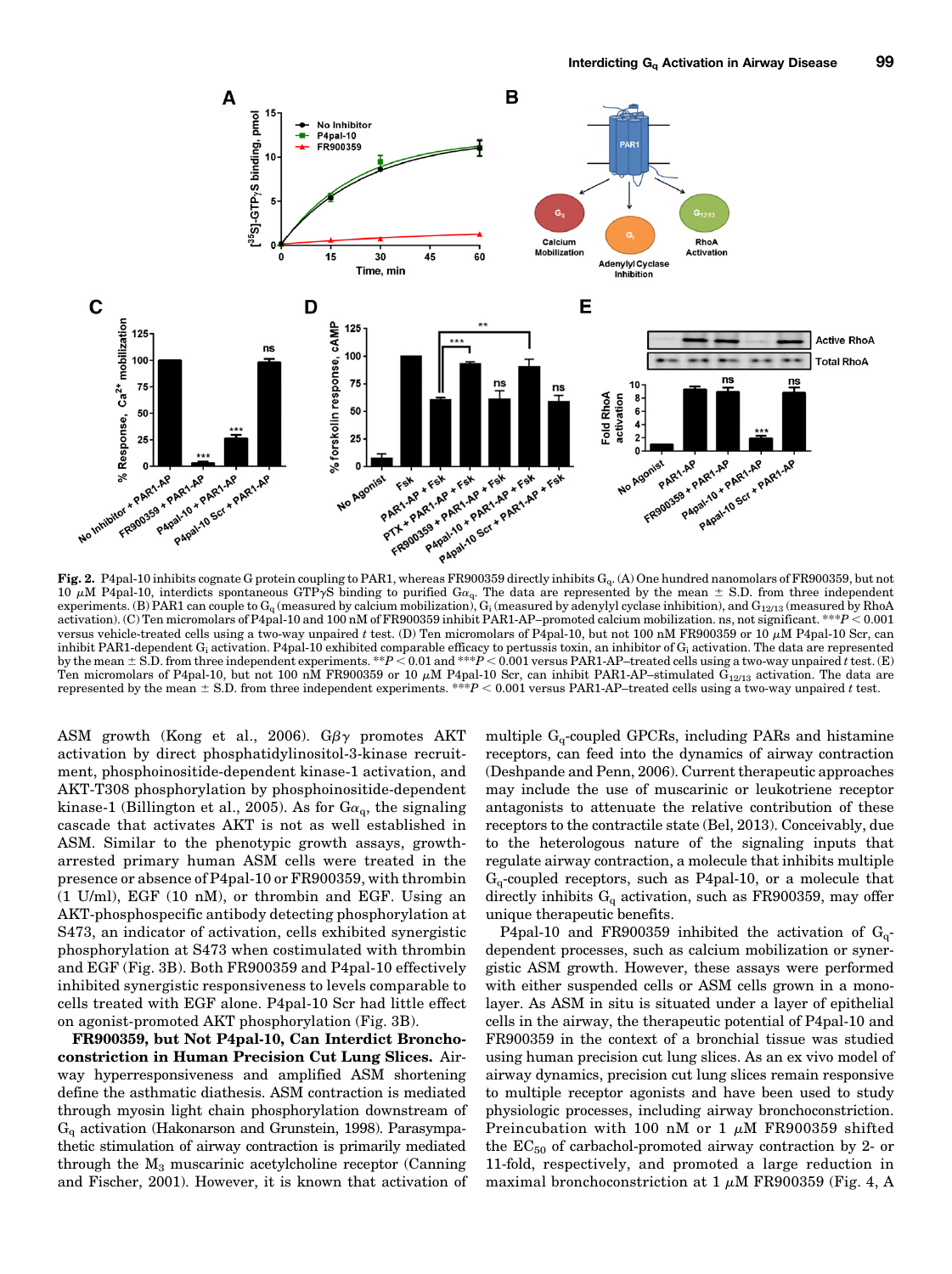

Fig. 3. Inhibition of  $G_0$ -activation by P4pal-10 or FR900359 effectively inhibits synergistic HASM growth and growth signaling. (A) Ten micromolars of P4pal-10 or 100 nM FR900359, but not P4pal-10 Scr, can significantly inhibit synergistic human ASM growth in response to EGF and thrombin cotreatment while not modulating EGF-promoted cell growth. Cell growth was monitored 24 hours poststimulation using a PicoGreen fluorescence assay. The data are represented by the mean  $\pm$  S.D. of three independent experiments. \*\*\* $P < 0.001$  versus vehicle-treated cells using a two-way unpaired  $t$  test. (B) Ten micromolars of P4pal-10 or 100 nM FR900359, but not P4pal-10 Scr, can significantly inhibit synergistic Akt phosphorylation at S473 in response to EGF and thrombin cotreatment while not modulating EGF-promoted phosphorylation. AKT-S473 phosphorylation was assessed by western blot 6 hours poststimulation. The data are represented by the mean  $\pm$  S.D. of three independent experiments. ns, not significant.  $*P < 0.01$  versus vehicle-treated cells incubated with thrombin and EGF using a two-way unpaired t test.

and C), whereas P4pal-10 was ineffective at modulating contractile responsiveness to carbachol stimulation (Fig. 4, B and C). Airway contraction was also assessed in response to histamine. As expected, FR900359 was able to effectively inhibit contractile responsiveness to high concentrations of histamine, with  $EC_{50}$  shifts >50-fold and a large reduction in maximal bronchoconstriction (Fig. 4, D and F). Interestingly, P4pal-10 shifted the  $EC_{50}$  of histamine responsiveness by 8-fold, albeit with a minimal effect on maximal bronchoconstriction, whereas P4pal-10 Scr had little effect on the  $EC_{50}$  (Fig. 4, E and F). Although it is expected that P4pal-10 would have the properties to interdict carbachol and histamine-promoted airway contraction, we observed relatively weak inhibition of these processes as compared with FR900359 (Fig. 4, C and E). In the airway, the smooth muscle is situated under a layer of epithelial cells that P4pal-10 would have to bypass or transverse to access the ASM.

To more directly assess the ability of P4pal-10 to inhibit isolated ASM cell contraction, magnetic twisting cytometry was used to assay single cell contraction. P4pal-10 effectively inhibited carbachol and histamine-promoted single

cell ASM contraction while having no effect on isoproterenolpromoted relaxation (Fig. 4, F–H). Additionally, P4pal-10 Scr did not exhibit any significant effects on agonist-promoted single cell contraction or relaxation (Fig. 4, F–H). As P4pal-10 was able to inhibit agonist-promoted contraction in isolated ASM cells but did not exhibit similar efficacy in the precision cut lung slice model, tissue accessibility may be limiting the therapeutic efficacy of P4pal-10 in the airway.

#### **Discussion**

Asthma, a complex airway syndrome, manifests as airway hyperresponsiveness and inflammation due to multiple environmental and signaling inputs, resulting in the exclusion of the airway lumen.  $G_q$  plays a central role in the pathophysiology of airway disease and mediates ASM contractility, airway remodeling, and ASM cell growth (Deshpande and Penn, 2006). To assess the effects of broadly inhibiting  $G_q$ activation, we examined a receptor-dependent pepducin antagonist of  $G_q$  activation alongside a small-molecule, direct inhibitor of  $G_q$  activation.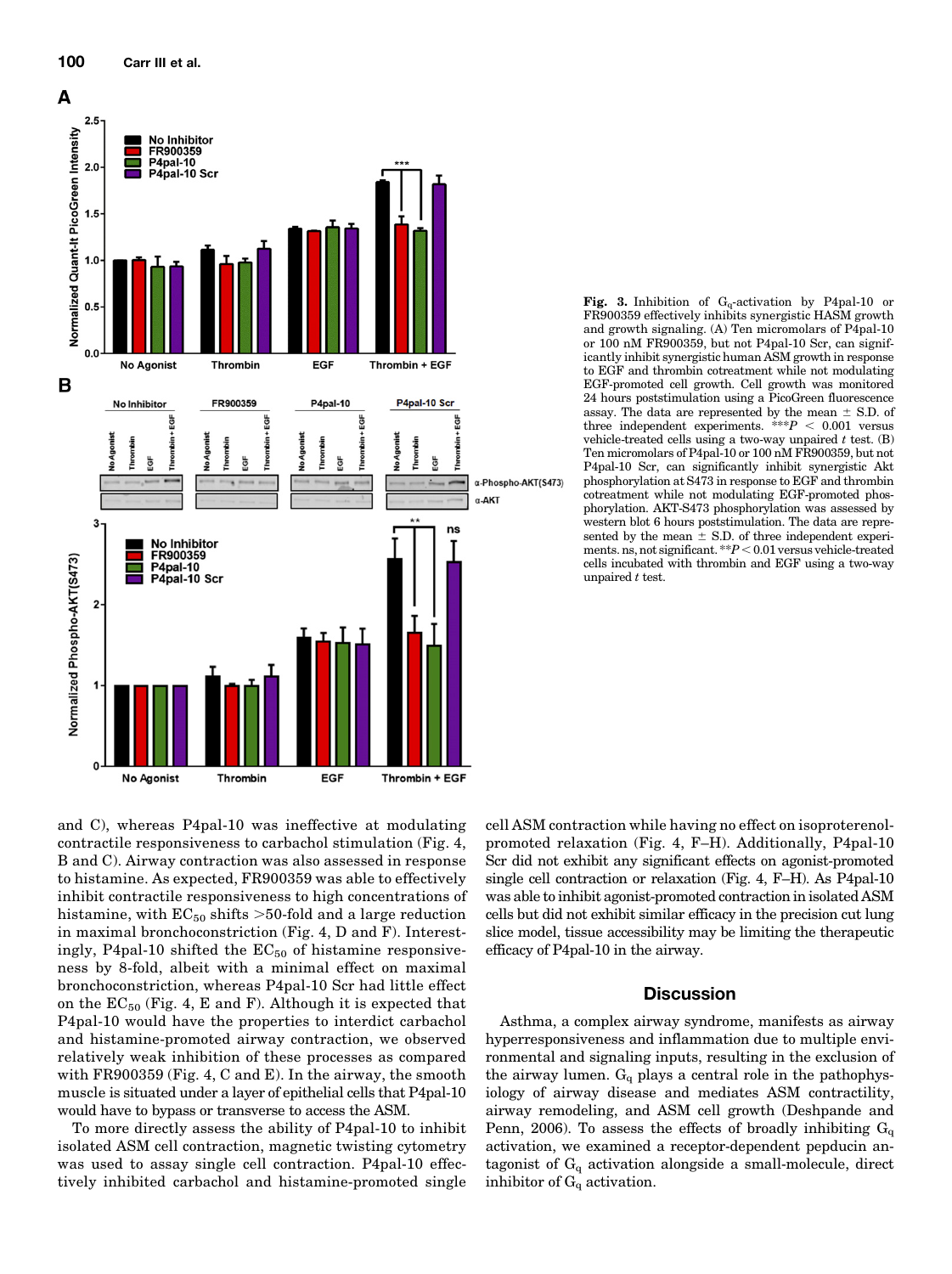

Fig. 4. FR900359, but not P4pal-10, can inhibit airway contraction in human precision cut lung slices. (A) One hundred nanomolars and 1  $\mu$ M FR900359 inhibited carbachol-promoted airway contraction. The data are represented by the mean  $\pm$  S.E.M. of four independent experiments and fitted to a sigmoidal dose-response model. (B) P4pal-10 and P4pal-10 Scr had no effect on airway contraction in response to carbachol. The data are represented by the mean  $\pm$  S.E.M. of four independent experiments and fitted to a sigmoidal dose-response model. The no inhibitor curve is derived from the same data set in both (A and B). (C) One hundred nanomolars or  $1 \mu$ M of FR900359 shifted the estimated EC<sub>50</sub> value of carbachol-promoted airway contraction by 2- and 11-fold, respectively. P4pal-10 and P4pal-10 Scr did not modulate carbachol responsiveness. The data are represented by the mean  $\pm$  S.E.M. of four independent experiments. ns, not significant. \*\*\*P < 0.001 versus vehicle-treated tissue using a two-way unpaired t test. (D) One hundred nanomolars and  $1 \mu$ M of FR900359 effectively inhibited histamine-promoted airway contraction. The data are represented by the mean  $\pm$  S.E.M. of three independent experiments and fitted to a sigmoidal dose-response model. (E) P4pal-10 partially inhibited airway contraction in response to histamine. The data are represented by the mean  $\pm$  S.E.M. of three independent experiments and fitted to a sigmoidal dose-response model. The no inhibitor curve is derived from the same data set in both (D and E). (F) P4pal-10 shifted the estimated EC<sub>50</sub> value of histamine-promoted airway contraction by 8-fold, whereas 100 nM and 1  $\mu$ M FR900359 shifted the EC<sub>50</sub> > 50-fold. The data are represented by the mean  $\pm$  S.E.M. of three independent experiments. \*P < 0.05 and<br>\*\*P < 0.01 versus vehicle-treated tissue using a two-way unpaired t test  $*P < 0.01$  versus vehicle-treated tissue using a two-way unpaired t test. (G) Magnetic twisting cytometry analysis of isolated ASM dynamics shows that pretreatment with 3  $\mu$ M P4pal-10 (n = 232) significantly inhibited carbachol-promoted single-cell contraction as compared with no inhibitor/vehicle treatment (n = 331). P4pal-10 Scr did not exhibit similar efficacy (n = 266). The data sets are normalized to no inhibitor/vehicle treatment. \*\*\*P < 0.001 compared with vehicle-treated cells using a one-way analysis of variance (ANOVA) analysis. (H) Magnetic twisting cytometry analysis of isolated ASM dynamics shows that pretreatment with  $3 \mu M$  P4pal-10 ( $n = 867$ ) significantly inhibited histamine-promoted single-cell contraction as compared with no inhibitor/vehicle treatment  $(n = 692)$ . P4pal-10 Scr did not exhibit similar efficacy  $(n = 486)$ . The data sets are normalized to no inhibitor/vehicle treatment. \*\*\* $P < 0.001$  compared with vehicle-treated cells using a one-way ANOVA analysis. (I) Magnetic twisting cytometry analysis of isolated ASM dynamics shows that pretreatment with  $3 \mu M$  P4pal-10 ( $n = 418$ ) or P4pal-10 Scr ( $n = 292$ ) did not modulate isoproterenol-promoted single-cell relaxation as compared with no inhibitor/vehicle treatment  $(n = 569)$ . The data sets are normalized to no inhibitor/vehicle treatment. ns, not significant compared with vehicle-treated cells using a one-way ANOVA analysis.

P4pal-10 is a pepducin antagonist derived from intracellular loop 3 of PAR4. In the initial report, P4pal-10 exhibited strong inhibition of PAR4-mediated platelet aggregation, with an IC<sub>50</sub> of ~0.5–1 µM, and, interestingly, was able to also modulate PAR1-mediated platelet aggregation (Covic et al., 2002). P4pal-10 could also inhibit  $G_q$  signaling in response to  $TXA<sub>2</sub>R$  stimulation (Stampfuss et al., 2003), although this effect was not observed by Covic et al. (2002). By monitoring calcium mobilization in HEK293 and human ASM cells, P4pal-10 inhibited a number of  $G_q$ -coupled receptors, with IC<sub>50</sub> values ranging from 0.24 to 7.4  $\mu$ M. As the efficacy of P4pal-10 varied greatly, depending on the agonist specificity,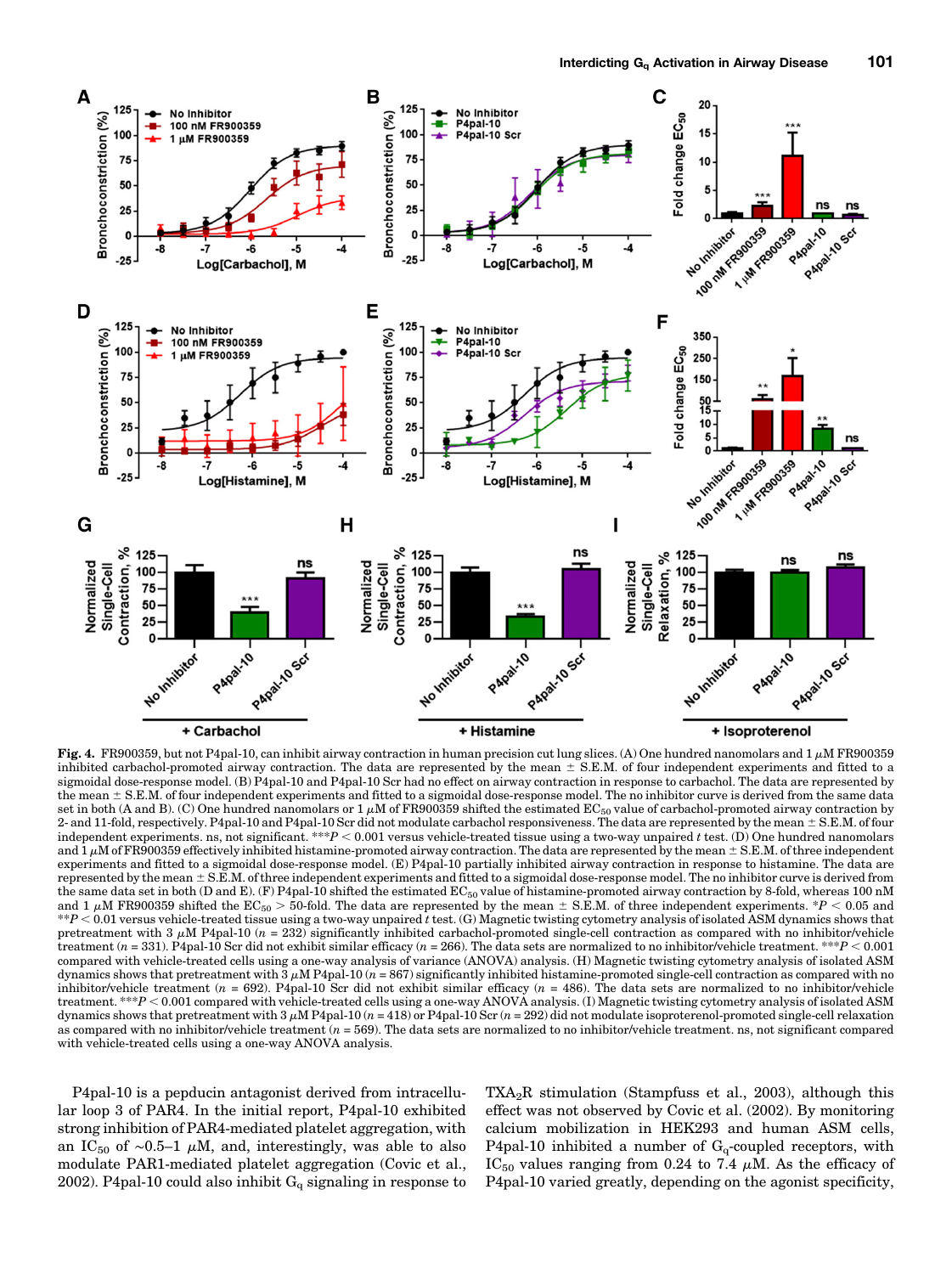it seems unlikely that P4pal-10 is directly sequestering  $G_q$  and preventing receptor interaction. Indeed, P4pal-10 did not modulate nucleotide exchange using purified  $Ga_{q}$ . An interesting property exhibited by P4pal-10 concerns the ability to interdict all G protein coupling to a single receptor. PAR1 can couple to  $G_q$ ,  $G_i$ , and  $G_{12/13}$ , all of which can be inhibited by P4pal-10. It is unknown at this time if P4pal-10 operates by restricting conformational dynamics of its targeted receptors to stabilize an inactive state or if it prevents receptor interaction with a G protein.

As P4pal-10 appears to operate through the receptor, the mechanism in which P4pal-10 inhibits a diverse set of  $G_q$ -coupled receptors remains elusive. It was previously believed that pepducins operate through the cognate receptor from which they were derived (O'Callaghan et al., 2012); however, some pepducins, including P4pal-10, exhibit efficacy across multiple receptor subtypes (Stampfuss et al., 2003; Carr et al., 2014). Although many of these receptors do not share significant sequence similarity, many of the P4pal-10 sensitive receptors share strong, sequential homology with the N-terminal half of the P4pal-10 sequence (SGRRYG). Some receptors that were characterized as P4pal-10 insensitive, such as  $\beta_2 AR$ , may share some sequence homology with P4pal-10, but these regions of similarity are either short and highly disjointed or found in receptor regions that are likely not playing a role in P4pal-10 function (extracellular loops and transmembrane domains). Further, P4pal-10–sensitive receptors exhibited sequence homology with P4pal-10 in the intracellular domains of the receptor, along with some portions of transmembrane domains that border the intracellular surface. With this in mind, P4pal-10 may interrupt critical intrareceptor or receptor–G protein contacts that are necessary for agonist-promoted G protein activation. As each receptor has distinct differences in receptor sequence, the spectrum of P4pal-10 sensitivity (Fig. 1, A and B) may be attributed to the degree of similarity between the receptor and P4pal-10 or the unknown P4pal-10 interaction site.

FR900359, also known as UBO-QIC, was first reported as a methanol-extracted natural compound isolated from Ardisia crenata sims that was proposed to inhibit in vitro platelet aggregation and decrease blood pressure in rats (Fujioka et al., 1988). Similar to the well studied YM-254890, FR900359 directly inhibited in vitro spontaneous nucleotide exchange using purified  $Ga<sub>0</sub>$ , which suggests that it is operating by constraining  $G_{q}$  conformational dynamics. Our studies confirmed the proposed specificity of the compound at concentrations that were 10 times higher than those previously studied in vitro. FR900359 did not modulate  $G_s$ ,  $G_i$ , or  $G_{12/13}$  signaling while strongly inhibiting  $G_q$  activation (Inamdar et al., 2015). As many GPCRs couple to multiple G proteins, the use of an inhibitor with defined specificity can effectively bias signaling from a GPCR. Most often studied is the ability of a GPCR agonist to promote a biased signal, but FR900359 promotes an inhibitor-biased signal by selectively eliminating the activation of a particular intracellular signaling protein. Using PAR1, for example, FR900359 effectively eliminated  $G_q$  activation from PAR1 while allowing activation of  $G_i$  and  $G_{12/13}$  from the same receptor. Thus, FR900359 changed PAR1 signaling from  $G_q$ ,  $G_i$ , and  $G_{12/13}$  to only  $G_i$  and  $G_{12/13}$ . The concept of inhibitor biased signaling can be applied to a number of kinase inhibitors (e.g., G protein–coupled receptor kinase, protein kinase A, and protein kinase C) or molecular inhibitors (pertussis toxin, Rho inhibitors,

etc.) to modulate the lifetime (kinetics) or efficacy of signaling and thus provide a new dimension to biasing intracellular signaling pathways.

Investigation into the molecular mechanisms of airway disease clearly demonstrates a central role for  $G_q$  activation and downstream signaling. Most prominently in patients with asthma, hyper-responsiveness of ASM by phosphorylation of the myosin light chain is, in part, a downstream consequence of  $G_q$ -promoted calcium mobilization (Hakonarson and Grunstein, 1998). Although the mechanism of elevated  $G<sub>o</sub>$ signaling remains incompletely understood, it is believed that increased parasympathetic activation of the airway, along with a local increase in  $G_q$ -coupled receptor agonists (e.g., thrombin, histamine, and ATP) enhances the contractile state of the asthmatic airway. It is suspected that both inputs contribute to the pathology as muscarinic antagonists only partially alleviate airway tension in patients (Bel, 2013). Using ex vivo human precision cut lung slices, direct inhibition of  $G_q$  activation by FR900359 was able to significantly impact airway contraction. Thus, it is conceivable that the use of a  $G<sub>q</sub>$ -specific inhibitor may be an advantageous approach to the complex nature of treating bronchoconstriction in the asthmatic airway.

 $G_{q}$  also contributes to airway remodeling, including ASM growth, which physically occludes the lumen of the airway (Al-Muhsen et al., 2011). ASM proliferation is exacerbated in the disease state due to multiple factors, including the increased presence of  $G_q$ -coupled receptor agonists, such as histamine, acetylcholine, thromboxane, leukotriene D4, serotonin, and ATP, in the airway (Deshpande and Penn, 2006). In vitro models of ASM growth have established a synergistic relationship between the growth effects of receptor tyrosine kinase ligands, such as EGF and platelet-derived growth factor, and concurrent exposure to  $G<sub>o</sub>$ -coupled receptor ligands, which is mediated through the activation of Akt and the P70 S6 kinase (Ediger and Toews, 2000; Krymskaya et al., 2000; Kong et al., 2006). Both P4pal-10 and FR900359 inhibited synergistic ASM growth and synergistic AKT activation with similar efficacy. These compounds, through fundamentally different mechanisms, inhibit synergy without modulating cellular responsiveness to an receptor tyrosine kinase growth factor further corroborates the critical role  $G_q$  plays in this phenomena and pathology.  $G_q$  can also promote the release of inflammatory factors, such as cytokines (Fujii et al., 1998; Fujii and Kawashima, 2000). Considering the data monitoring ASM contractility and growth, it would be expected that both P4pal-10 and FR900359 may have a significant impact on the efficacy of this process.

To date, the in vivo efficacy of pepducins has been limited to treating diseases, in which the target cell type is readily accessible. For example, PAR1- and PAR4-targeted pepducin antagonists were demonstrated to have significant efficacy in interdicting platelet thrombosis in mouse and nonhuman primate disease models (Covic et al., 2002; Zhang et al., 2012). In nude mice, P1pal-7 effectively inhibited epithelialderived lung tumor formation comparably to the current therapeutic standard bevacizumab (Cisowski et al., 2011). A CXCR2 pepducin antagonist inhibited inflammation and spontaneous tumor development by inhibition of CXCR2 rich leukocyte association in an invasive intestinal adenocarcinoma murine model (Jamieson et al., 2012). It should be noted that each of the targeted cell types, such as platelets and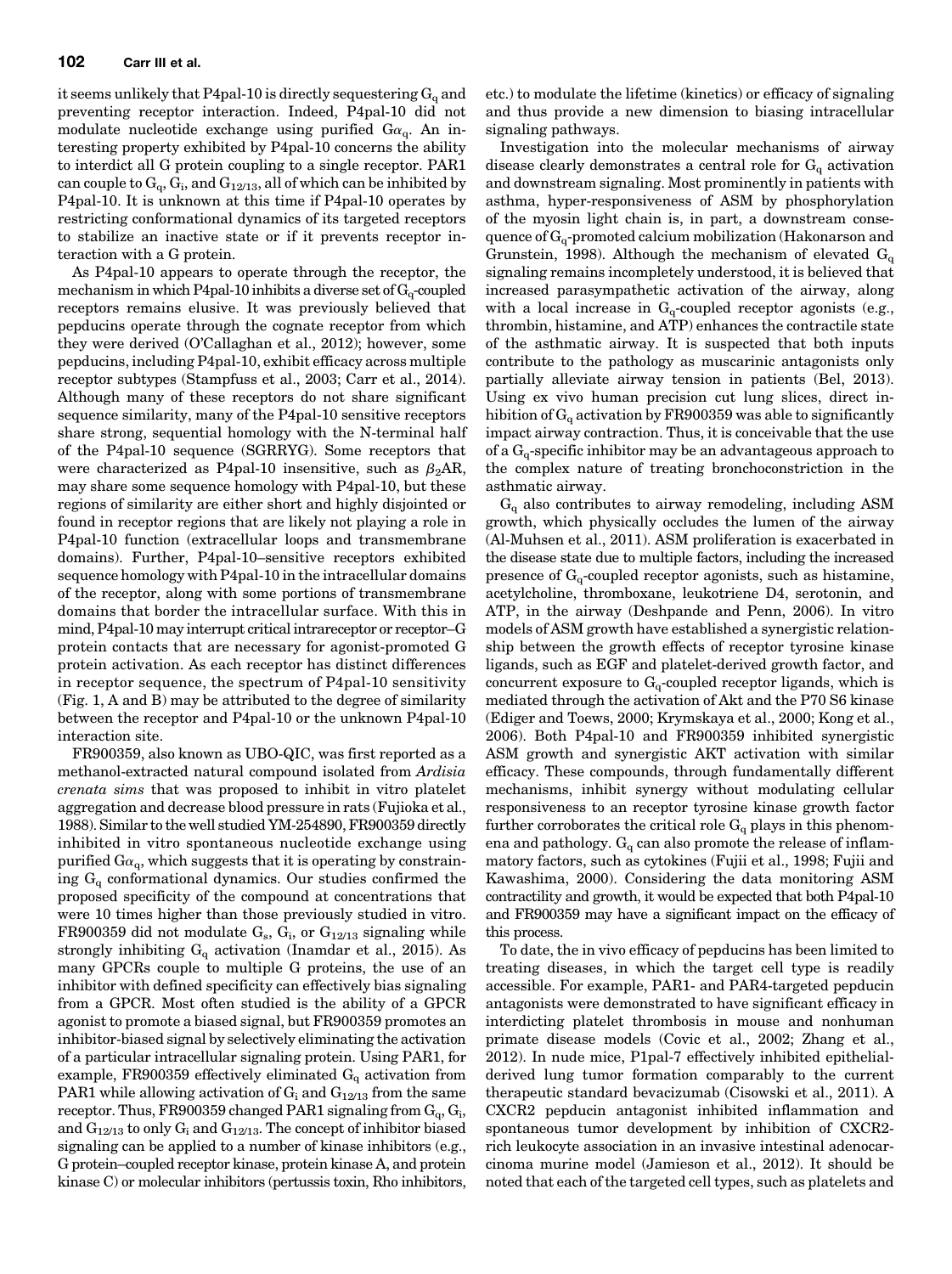leukocytes, were primarily accessible to circulating pepducins. In a tissue, the target cell types will likely need to have a surface accessible to the bloodstream in order for pepducin delivery. As pepducins do not have a particular targeting mechanism, the hydrophobic N-terminal palmitoyl group will likely incorporate into any membrane that it comes in contact with. In multilayered tissue, the outermost cell type, i.e., epithelial cells in the case of the airway, may act as a sink to capture much of the available pepducin. This hypothesis is corroborated by the phenomena observed while monitoring ASM signaling pathways and contraction in the cell monolayer in comparison with airway contraction in an ex vivo, intact airway using precision cut lung slices. P4pal-10 was unable to modulate airway contraction in the airway tissue, but exhibited strong efficacy in inhibiting single cell contraction using isolated ASM cells. Additionally, P4pal-10 could inhibit  $G_q$ -dependent signaling in cell suspension or the monolayer. Plausibly, as the ASM is situated under an epithelial layer, P4pal-10 cannot adequately penetrate the tissue to reach the ASM. In contrast, FR900359 significantly inhibited agonist-promoted contraction in the precision cut lung slices. These observations are likely a commentary on the current therapeutic limitations of the use of pepducins to treat human disease. As previously demonstrated, pepducins can offer novel therapeutic approaches if the targeted cell type is not part of multilayered tissue (i.e., platelets and leukocytes) or it is able to interact with bioavailable pepducin (i.e., lung epithelial tissue). Beyond therapeutic application, it is becoming increasingly clear that pepducins, including P4pal-10, can provide unique pharmacological tools and profiles that are not currently ascertainable using orthosteric ligands.

#### **Acknowledaments**

The authors would like to thank Drs. Christopher So, Thomas Charpentier, Raymond Penn, and Matthew Schiewer for valuable discussions and Christopher Fischer and Dr. Philip Wedegaertner for their advice in generating the GST-RBD beads.

#### Author Contributions

Participated in research design: Carr III, Koziol-White, Lam, An, Panettieri, Benovic.

Conducted experiments: Carr III, Koziol-White, Lam, Zhang.

Contributed new reagents or analytic tools: Carr III, Koziol-White, Panettieri, Tall, An.

Performed data analysis: Carr III, Koziol-White, Panettieri, Benovic. Wrote or contributed to the writing of the manuscript: Carr III, Koziol-White, An, Panettieri, Tall, Benovic.

#### **References**

- Al-Muhsen S, Johnson JR, and Hamid Q (2011) Remodeling in asthma. J Allergy Clin Immunol 128:451–462.
- An SS, Fabry B, Trepat X, Wang N, and Fredberg JJ (2006) Do biophysical properties of the airway smooth muscle in culture predict airway hyperresponsiveness? Am J Respir Cell Mol Biol 35:55–64.
- Bel EH (2013) Clinical practice. Mild asthma. N Engl J Med 369:549-557.
- Bernard R, Thach L, Kamato D, Osman N, and Little PJ (2014) Assessing the role of Gaq/11 in cellular responses: an analysis of investigative tools. Clin Exp Pharmacol 4:164.
- Billington CK, Kong KC, Bhattacharyya R, Wedegaertner PB, Panettieri RA, Jr, Chan TO, and Penn RB (2005) Cooperative regulation of p70S6 kinase by receptor tyrosine kinases and G protein-coupled receptors augments airway smooth muscle growth. Biochemistry 44:14595–14605.
- Bokoch GM, Katada T, Northup JK, Ui M, and Gilman AG (1984) Purification and properties of the inhibitory guanine nucleotide-binding regulatory component of adenylate cyclase. J Biol Chem 259:3560–3567.
- Borchers MT, Biechele T, Justice JP, Ansay T, Cormier S, Mancino V, Wilkie TM, Simon MI, Lee NA, and Lee JJ (2003) Methacholine-induced airway hyperresponsiveness is dependent on Galphaq signaling. Am J Physiol Lung Cell Mol Physiol 285:L114–L120.
- Canning BJ and Fischer A (2001) Neural regulation of airway smooth muscle tone. Respir Physiol 125:113–127.
- Carr R, 3rd, Du Y, Quoyer J, Panettieri RA, Jr, Janz JM, Bouvier M, Kobilka BK, and Benovic JL (2014) Development and characterization of pepducins as Gs-biased allosteric agonists. J Biol Chem 289:35668–35684.
- Chan P, Gabay M, Wright FA, Kan W, Oner SS, Lanier SM, Smrcka AV, Blumer JB, and Tall GG (2011a) Purification of heterotrimeric G protein alpha subunits by GST-Ric-8 association: primary characterization of purified G alpha(olf). J Biol Chem 286:2625–2635.
- Chan P, Gabay M, Wright FA, and Tall GG (2011b) Ric-8B is a GTP-dependent G protein alphas guanine nucleotide exchange factor. J Biol Chem 286: 19932–19942.
- Cisowski J, O'Callaghan K, Kuliopulos A, Yang J, Nguyen N, Deng Q, Yang E, Fogel M, Tressel S, and Foley C et al. (2011) Targeting protease-activated receptor-1 with cell-penetrating pepducins in lung cancer. Am J Pathol 179:513-523.
- Cooper PR and Panettieri RA, Jr (2008) Steroids completely reverse albuterolinduced beta(2)-adrenergic receptor tolerance in human small airways. J Allergy Clin Immunol 122:734–740.
- Cooper PR, Zhang J, Damera G, Hoshi T, Zopf DA, and Panettieri RA, Jr (2011) C-027 inhibits IgE-mediated passive sensitization bronchoconstriction and acts as a histamine and serotonin antagonist in human airways. Allergy Asthma Proc 32:359–365.
- Covic L, Misra M, Badar J, Singh C, and Kuliopulos A (2002) Pepducin-based intervention of thrombin-receptor signaling and systemic platelet activation. Nat Med 8:1161–1165.
- Deshpande DA and Penn RB (2006) Targeting G protein-coupled receptor signaling in asthma. Cell Signal 18:2105–2120.
- Deshpande DA, Wang WC, McIlmoyle EL, Robinett KS, Schillinger RM, An SS, Sham JS, and Liggett SB (2010) Bitter taste receptors on airway smooth muscle bronchodilate by localized calcium signaling and reverse obstruction. Nat Med 16: 1299–1304.
- Ediger TL and Toews ML (2000) Synergistic stimulation of airway smooth muscle cell mitogenesis. J Pharmacol Exp Ther 294:1076–1082.
- Fabry B, Maksym GN, Butler JP, Glogauer M, Navajas D, and Fredberg JJ (2001) Scaling the microrheology of living cells. Phys Rev Lett 87:148102.
- Fujii T and Kawashima K (2000) Ca2+ oscillation and c-fos gene expression induced via muscarinic acetylcholine receptor in human T- and B-cell lines. Naunyn Schmiedebergs Arch Pharmacol 362:14–21.
- Fujii T, Yamada S, Watanabe Y, Misawa H, Tajima S, Fujimoto K, Kasahara T, and Kawashima K (1998) Induction of choline acetyltransferase mRNA in human mononuclear leukocytes stimulated by phytohemagglutinin, a T-cell activator. J Neuroimmunol 82:101–107.
- Fujioka M, Koda S, Morimoto Y, and Biemann K (1988) Structure of FR900359, a cyclic depsipeptide from Ardisia-Crenata Sims. J Org Chem 53:2820–2825.
- Gilchrist A, Vanhauwe JF, Li A, Thomas TO, Voyno-Yasenetskaya T, and Hamm HE (2001) G alpha minigenes expressing C-terminal peptides serve as specific inhibitors of thrombin-mediated endothelial activation. J Biol Chem 276: 25672–25679.
- Gosens R, Nelemans SA, Grootte Bromhaar MM, McKay S, Zaagsma J, and Meurs H (2003) Muscarinic M3-receptors mediate cholinergic synergism of mitogenesis in airway smooth muscle. Am J Respir Cell Mol Biol 28:257–262.
- Hakonarson H and Grunstein MM (1998) Regulation of second messengers associated with airway smooth muscle contraction and relaxation. Am J Respir Crit Care Med 158:S115–S122.
- Inamdar V, Patel A, Manne BK, Dangelmaier C, and Kunapuli SP (2015) Characterization of UBO-QIC as a Gaq inhibitor in platelets. Platelets 26:771–778.
- Jamieson T, Clarke M, Steele CW, Samuel MS, Neumann J, Jung A, Huels D, Olson MF, Das S, and Nibbs RJ et al. (2012) Inhibition of CXCR2 profoundly suppresses inflammation-driven and spontaneous tumorigenesis. J Clin Invest  $\hat{1}22:3127 - 3144.$
- Karpinsky-Semper D, Volmar CH, Brothers SP, and Slepak VZ (2014) Differential effects of the GB5-RGS7 complex on muscarinic M3 receptor-induced Ca2+ influx and release. Mol Pharmacol 85:758–768.
- Kong KC, Billington CK, Gandhi U, Panettieri RA, Jr, and Penn RB (2006) Cooperative mitogenic signaling by G protein-coupled receptors and growth factors is dependent on  $G(q/11)$ . FASEB J 20:1558-1560.
- Krymskaya VP, Orsini MJ, Eszterhas AJ, Brodbeck KC, Benovic JL, Panettieri RA, Jr, and Penn RB (2000) Mechanisms of proliferation synergy by receptor tyrosine kinase and G protein-coupled receptor activation in human airway smooth muscle. Am J Respir Cell Mol Biol 23:546-554.
- Luo J, Busillo JM, and Benovic JL (2008) M3 muscarinic acetylcholine receptormediated signaling is regulated by distinct mechanisms. Mol Pharmacol 74: 338–347.
- McLaughlin JN, Shen L, Holinstat M, Brooks JD, Dibenedetto E, and Hamm HE (2005) Functional selectivity of G protein signaling by agonist peptides and thrombin for the protease-activated receptor-1. J Biol Chem 280:25048–25059.
- Moulton BC and Fryer AD (2011) Muscarinic receptor antagonists, from folklore to pharmacology; finding drugs that actually work in asthma and COPD. Br J Pharmacol 163:44–52.
- Nishimura A, Kitano K, Takasaki J, Taniguchi M, Mizuno N, Tago K, Hakoshima T, and Itoh H (2010) Structural basis for the specific inhibition of heterotrimeric Gq protein by a small molecule. Proc Natl Acad Sci USA 107:13666–13671.
- O'Callaghan K, Kuliopulos A, and Covic L (2012) Turning receptors on and off with intracellular pepducins: new insights into G-protein-coupled receptor drug development. J Biol Chem 287:12787–12796.
- Panettieri RA, Murray RK, DePalo LR, Yadvish PA, and Kotlikoff MI (1989) A human airway smooth muscle cell line that retains physiological responsiveness. Am J Physiol 256:C329-C335.
- Pelaia G, Renda T, Gallelli L, Vatrella A, Busceti MT, Agati S, Caputi M, Cazzola M, Maselli R, and Marsico SA (2008) Molecular mechanisms underlying airway